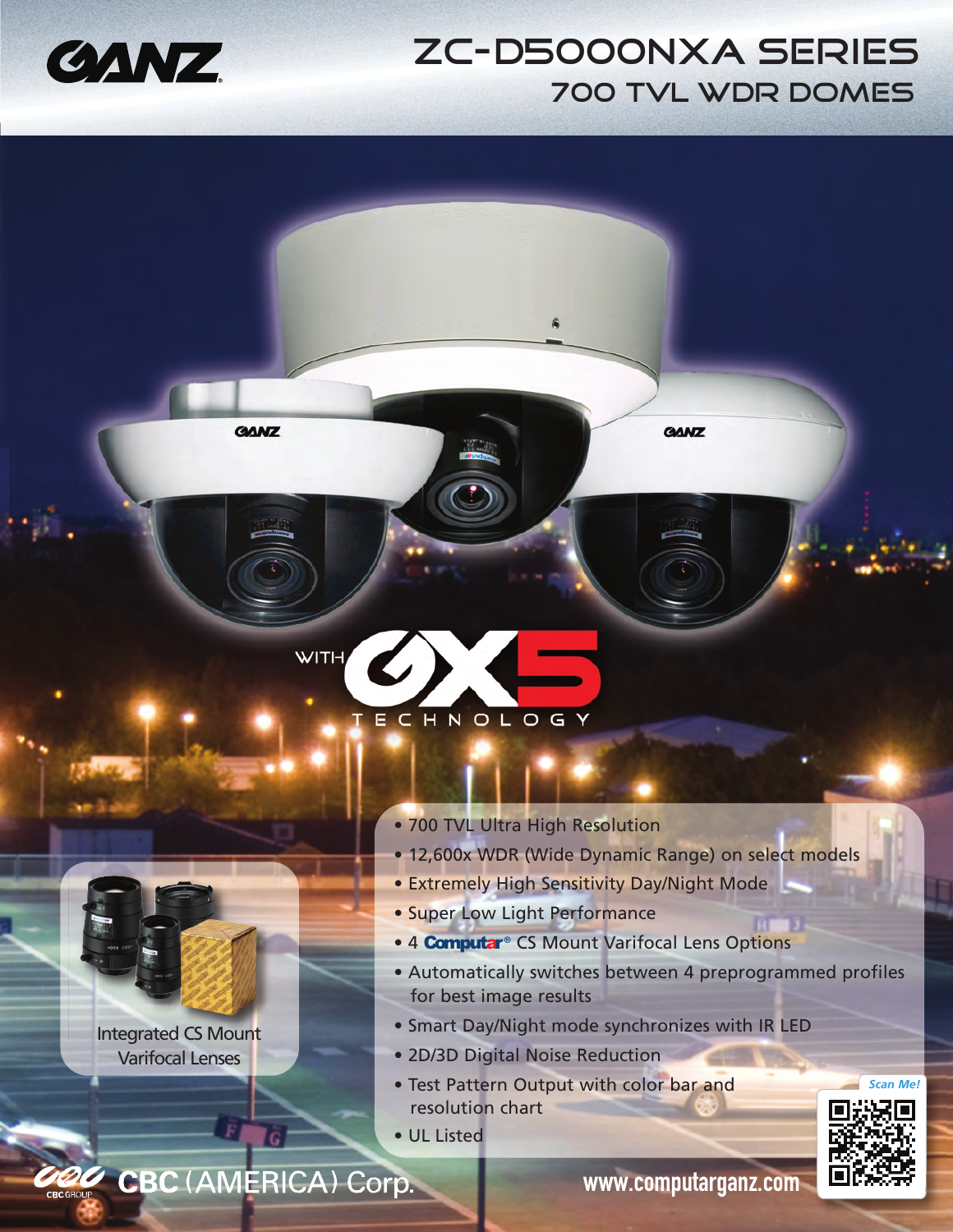# DOME FEATURES

These high performance domes feature GX5 technology, combining 700TVL, WDR (wide dynamic range) correction, intelligent image enhancement and advanced OSD controls. They are designed to deliver an unprecedented level of resolution, sensitivity and control for optimal video surveillance in all conditions. The OSD menu provides multiple programming options and installation tools.



Unsurpassed Image Quality in Very Bright and Dark or Backlit Areas.





**with** GX5

## 700 TVL

Ultra High Resolution Reproduces Clear and Detailed Images.





**with** GX5

## **FBC**

Fine Black Correction Enhances Details of Subjects in Dark Areas.





**with** GX5

# Super Low Light

Extremely High Sensitivity for Optimal Low Light Performance.

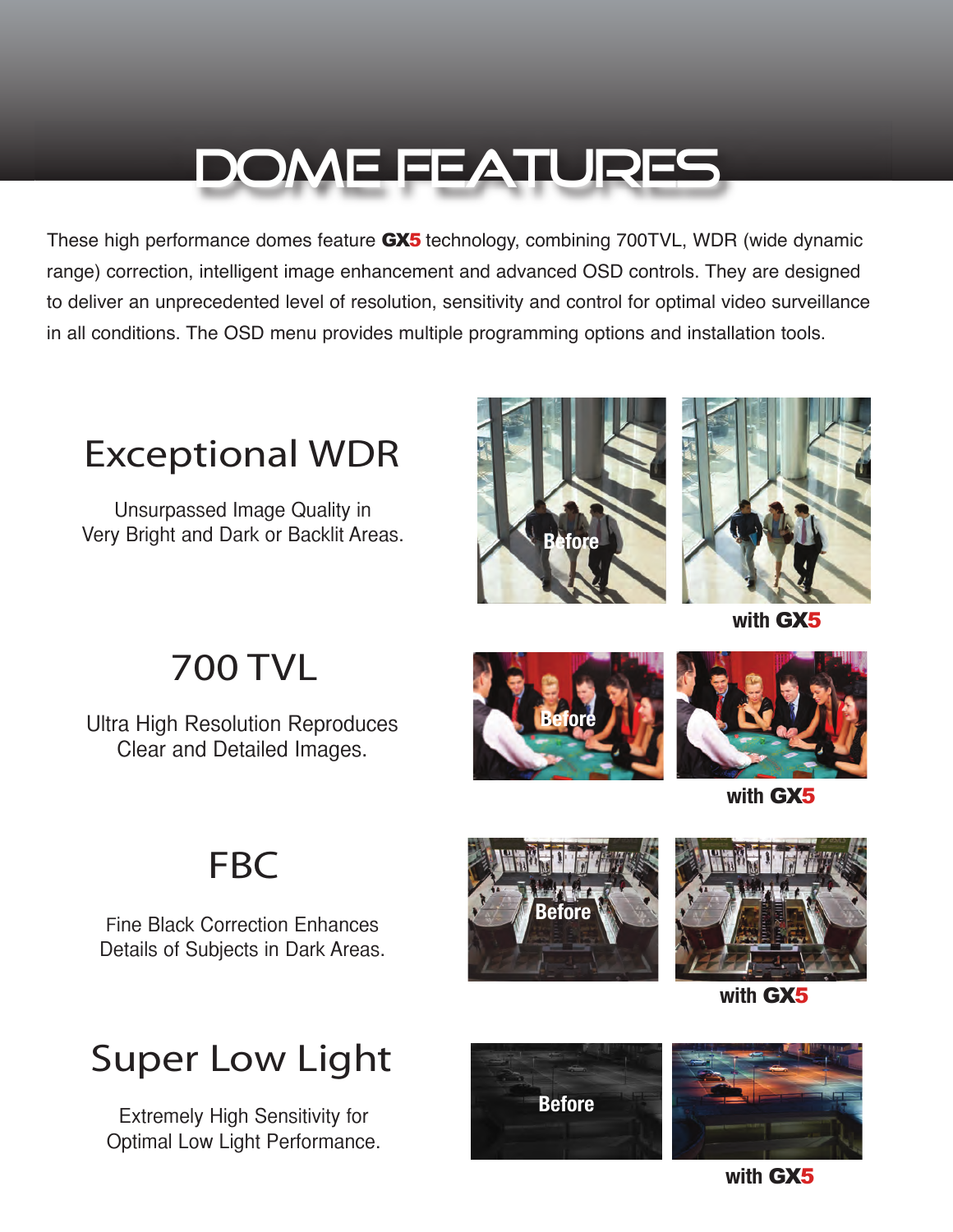# MOUNTING OPTIONS

### Indoor



Outdoor/Impact-Resistant



## Accessories

| 7C5PM1      | <b>Indoor Pendant Mount -</b> Mounts to dome base (uses 1" NPT pipe)       |                           |                   |
|-------------|----------------------------------------------------------------------------|---------------------------|-------------------|
| $7C$ 7-PM1  | <b>Indoor Pendant Mount -</b> Mounts to dome base (uses 3/4" NPT pipe)     | <b>Heater</b><br>ZC5X-HTR |                   |
| 7C5-WM1     | <b>Indoor Wall Mount -</b> Pendant mount & wall bracket (uses 1" NPT pipe) |                           |                   |
| 7C7-WM1     | Indoor Wall Mount - Pendant mount & wall bracket (uses 3/4" NPT pipe)      |                           |                   |
| $7CA-DC550$ | <b>Tinted Dome Cover</b> - Conceals lens for discrete applications         |                           | <b>NVT Module</b> |
| $7C-OH5$    | <b>Outdoor Housing - IP66 Rated, Impact-resistant</b>                      |                           | <b>ZCD5-NVT</b>   |
| $ZC5-PM2$   | <b>Outdoor Pendant Mount - Mounts to ZC-OH5 (uses 1" NPT pipe)</b>         |                           |                   |
| 7C5-WM2A    | <b>Outdoor Wall Mount - Mounts to ZC-OH5 outdoor housing</b>               |                           |                   |
| ZC5X-HTR    | Heater - 24 VAC for ZC-OH5 outdoor housing                                 |                           |                   |
| 7CD5- NVT   | <b>NVT Module</b>                                                          |                           |                   |